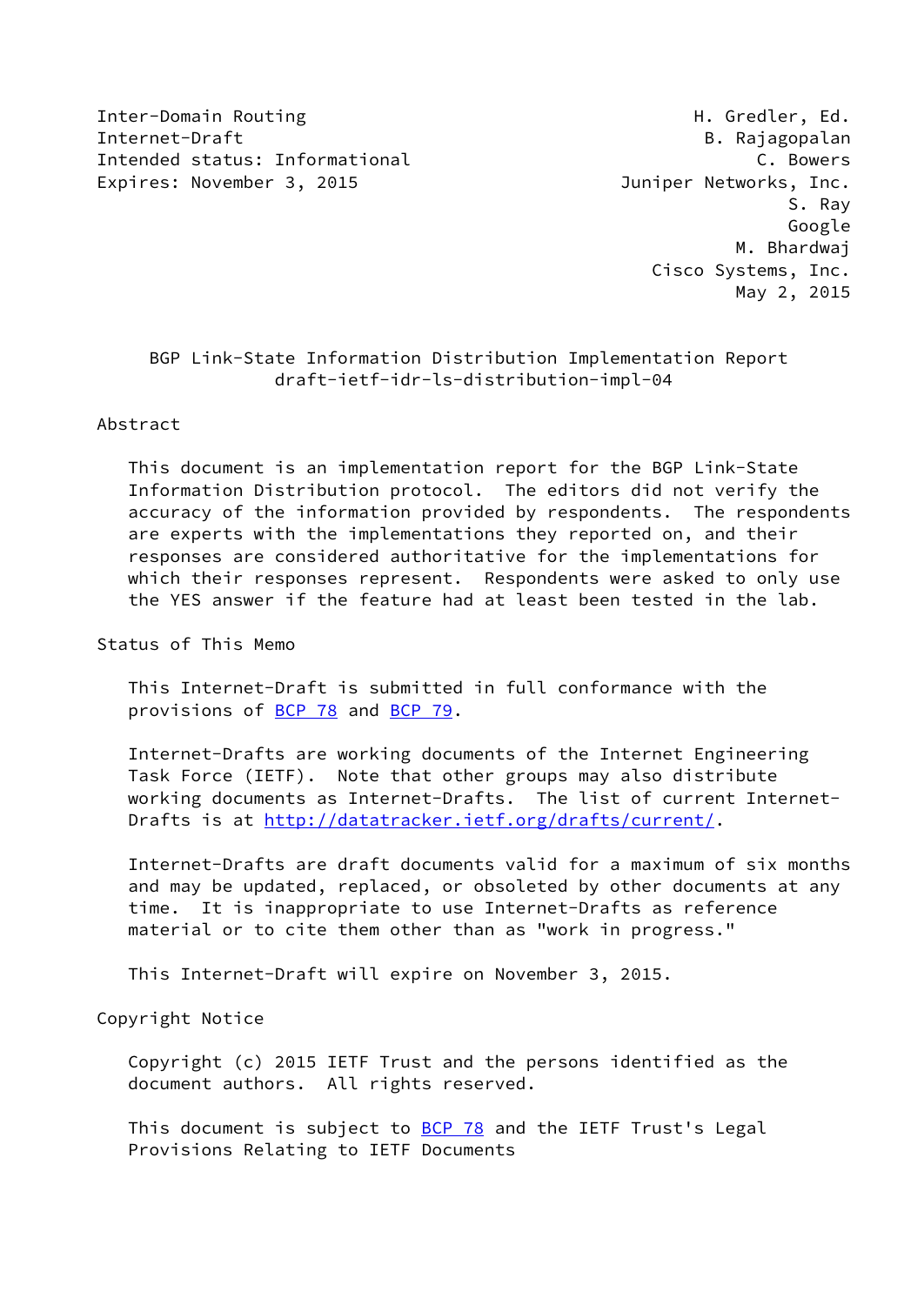<span id="page-1-1"></span>Internet-Draft BGP Link-State Implementation Report May 2015

 [\(http://trustee.ietf.org/license-info](http://trustee.ietf.org/license-info)) in effect on the date of publication of this document. Please review these documents carefully, as they describe your rights and restrictions with respect to this document. Code Components extracted from this document must include Simplified BSD License text as described in Section 4.e of the Trust Legal Provisions and are provided without warranty as described in the Simplified BSD License.

Table of Contents

|                |                               |  |  |  |  |  |  |  |  |  | $\overline{2}$ |
|----------------|-------------------------------|--|--|--|--|--|--|--|--|--|----------------|
| 2.             |                               |  |  |  |  |  |  |  |  |  | $\overline{3}$ |
| 3.             |                               |  |  |  |  |  |  |  |  |  | $\overline{4}$ |
| 4.             |                               |  |  |  |  |  |  |  |  |  | $\overline{5}$ |
| 5.             |                               |  |  |  |  |  |  |  |  |  | 8              |
| 6.             |                               |  |  |  |  |  |  |  |  |  | $\overline{9}$ |
| 7.             | Interoperable Implementations |  |  |  |  |  |  |  |  |  | 11             |
| 7.1.           | Cisco Implementation          |  |  |  |  |  |  |  |  |  | 11             |
| 7.2.           | Juniper Implementation        |  |  |  |  |  |  |  |  |  | 12             |
| 7.3.           | OpenDaylight Implementation   |  |  |  |  |  |  |  |  |  | 12             |
| 7.4.           | Telecom Italia Implementation |  |  |  |  |  |  |  |  |  | 12             |
| 7.5.           | Netphony Implementation       |  |  |  |  |  |  |  |  |  | 12             |
| 7.6.           |                               |  |  |  |  |  |  |  |  |  | 12             |
| 7.7.           |                               |  |  |  |  |  |  |  |  |  | 13             |
| 8.             |                               |  |  |  |  |  |  |  |  |  | 13             |
| 9.             |                               |  |  |  |  |  |  |  |  |  | 13             |
| 10.            |                               |  |  |  |  |  |  |  |  |  | 13             |
| 11. References |                               |  |  |  |  |  |  |  |  |  | 13             |
| 11.1.          | Normative References          |  |  |  |  |  |  |  |  |  | 13             |
| 11.2.          |                               |  |  |  |  |  |  |  |  |  | 14             |
|                |                               |  |  |  |  |  |  |  |  |  | 14             |
|                |                               |  |  |  |  |  |  |  |  |  |                |

### <span id="page-1-0"></span>[1](#page-1-0). Introduction

 In order to share network link-state and traffic engineering information collected with external components using the BGP routing protocol a new BGP Network Layer Reachability Information (NLRI) encoding format is required.

 This document provides an implementation report for the BGP Link- State Information Distribution NLRI Format as defined in [\[I-D.ietf-idr-ls-distribution](#page-14-6)].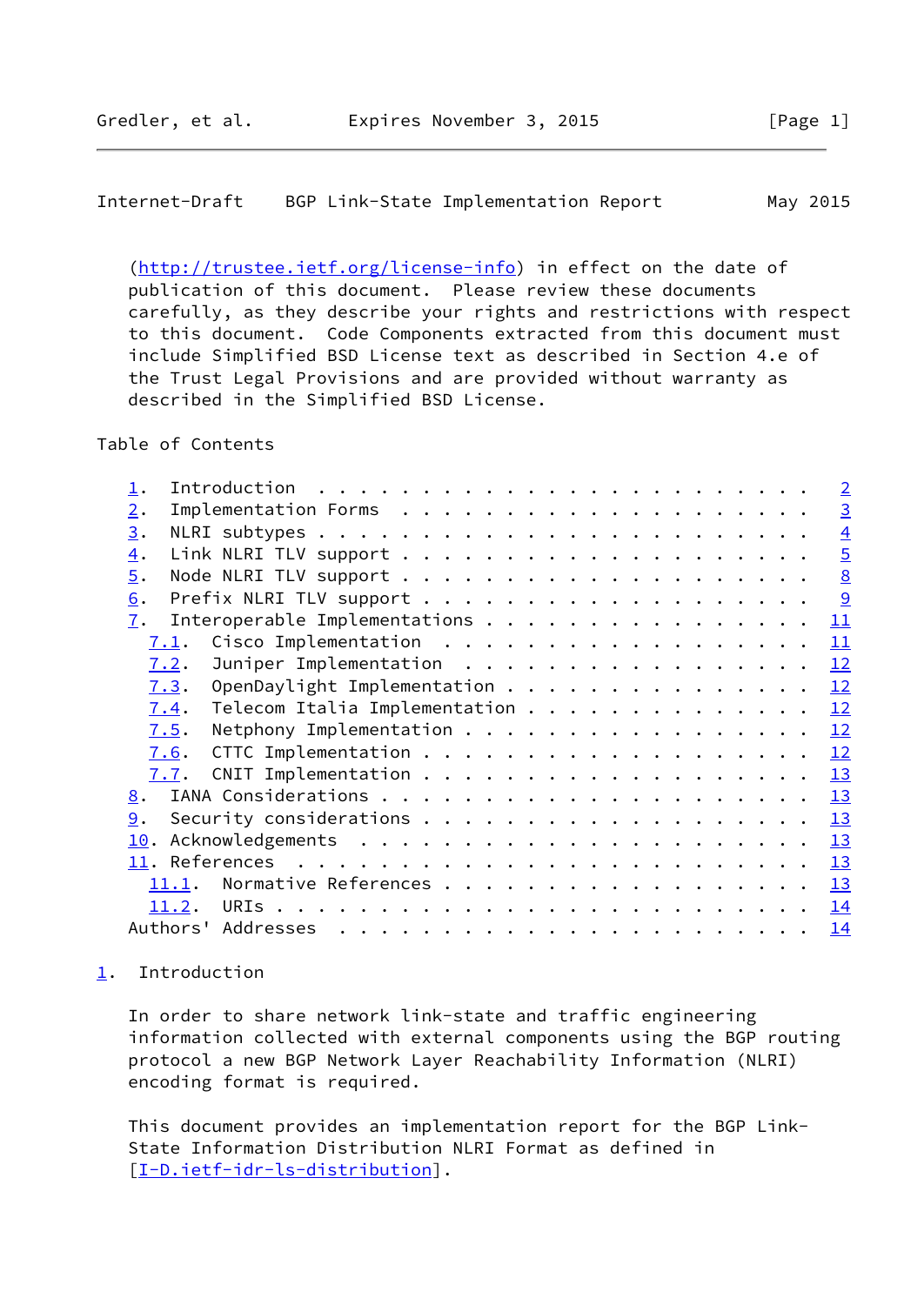The scope of the interoperability test is sucessful encoding and decoding of BGP-LS advertisements. No application specific logic has been verified.

| Gredler, et al. | Expires November 3, 2015 | [Page 2] |
|-----------------|--------------------------|----------|
|-----------------|--------------------------|----------|

<span id="page-2-1"></span>Internet-Draft BGP Link-State Implementation Report May 2015

 The editors did not verify the accuracy of the information provided by respondents or by any alternative means. The respondents are experts with the implementations they reported on, and their responses are considered authoritative for the implementations for which their responses represent. Respondents were asked to only use the YES answer if the feature had at least been tested in the lab.

<span id="page-2-0"></span>[2](#page-2-0). Implementation Forms

 Contact and implementation information for person filling out this form:

 IOS-XR Name: Manish Bhardwaj Email:manbhard@cisco.com Vendor: Cisco Systems, Inc. Release: IOS-XR Protocol Role: Sender, Receiver, Originator JUNOS Name: Balaji Rajagopalan Email: balajir@juniper.net Vendor: Juniper Networks, Inc. Release: JUNOS Protocol Role: Sender, Receiver, Originator OpenDaylight Name: Dana Kutenicsova Email: dkutenic@cisco.com Vendor: OpenDaylight Project, Inc. Release: ODL Hydrogen Protocol Role: Receiver Telecom Italia

 Name: Roberto Morro Email: roberto.morro@telecomitalia.it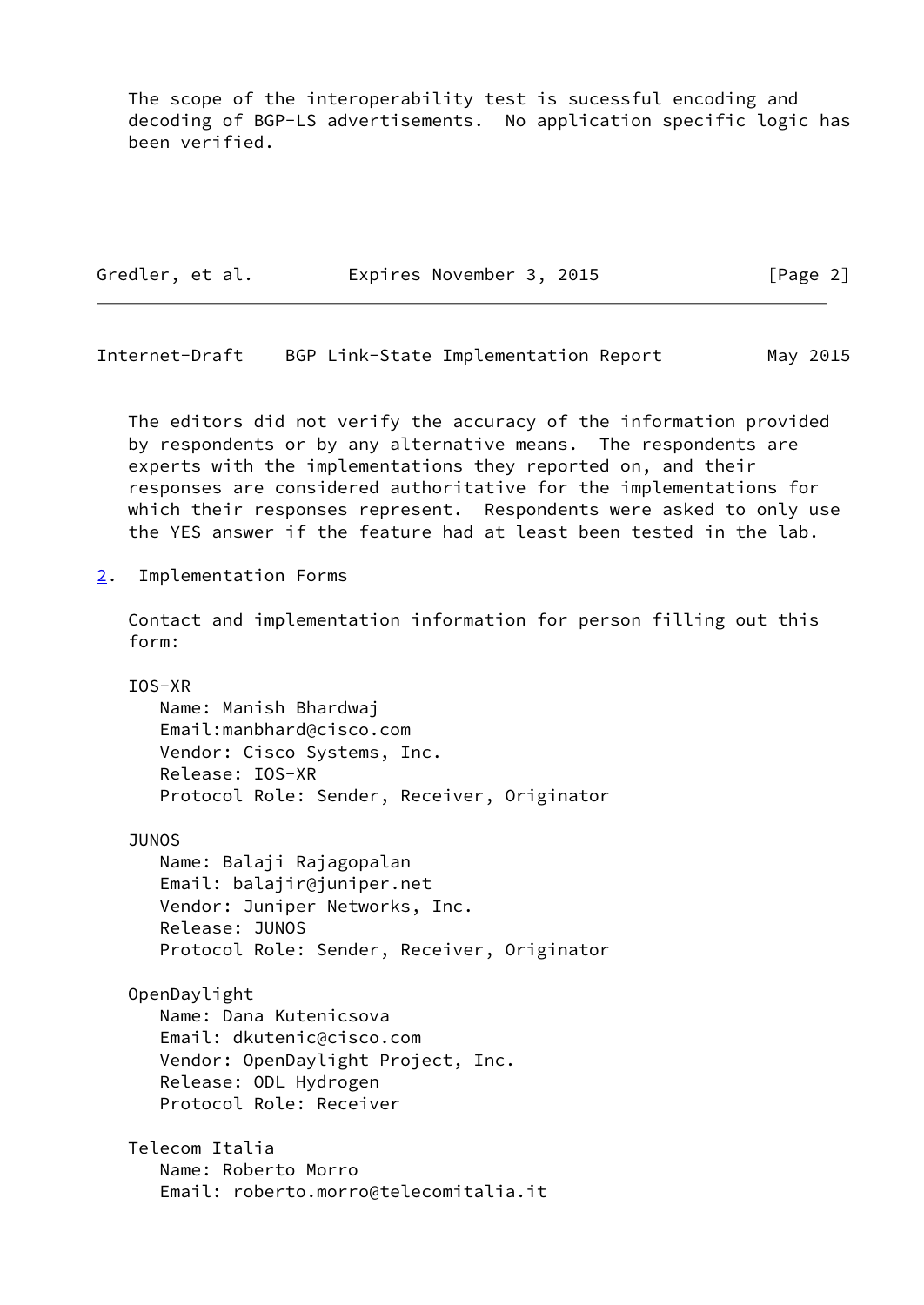<span id="page-3-1"></span> Vendor: Telecom Italia, SpA Release: 5.0 Protocol Role: Originator Netphony Name: Oscar Gonzalez Email: oscar.gonzalezdedios@telefonica.com Name: Victor Lopez Email: victor.lopezalvarez@telefonica.com Company: Telefonica Release: 1.0.1 Gredler, et al. Expires November 3, 2015 [Page 3] Internet-Draft BGP Link-State Implementation Report May 2015 Protocol role: Sender, Receiver, Originator **CTTC**  Name: Ramon Casellas Email: ramon.casellas@cttc.es Company: CTTC Release: 4.9 (PCE) Protocol role: Sender, Receiver, Originator CNIT Name: Francesco Paolucci Email: fr.paolucci@sssup.it Company: CNIT/Scuola Superiore Sant'Anna Release: IdealistPCE v1.0 Protocol role: Originator, Sender [3](#page-3-0). NLRI subtypes Does the implementation support the Network Layer Reachability (NLRI) subtypes as described in Section 3.2 of [\[I-D.ietf-idr-ls-distribution](#page-14-6)] ?

<span id="page-3-0"></span>N1: Node NLRI

N2: Link NLRI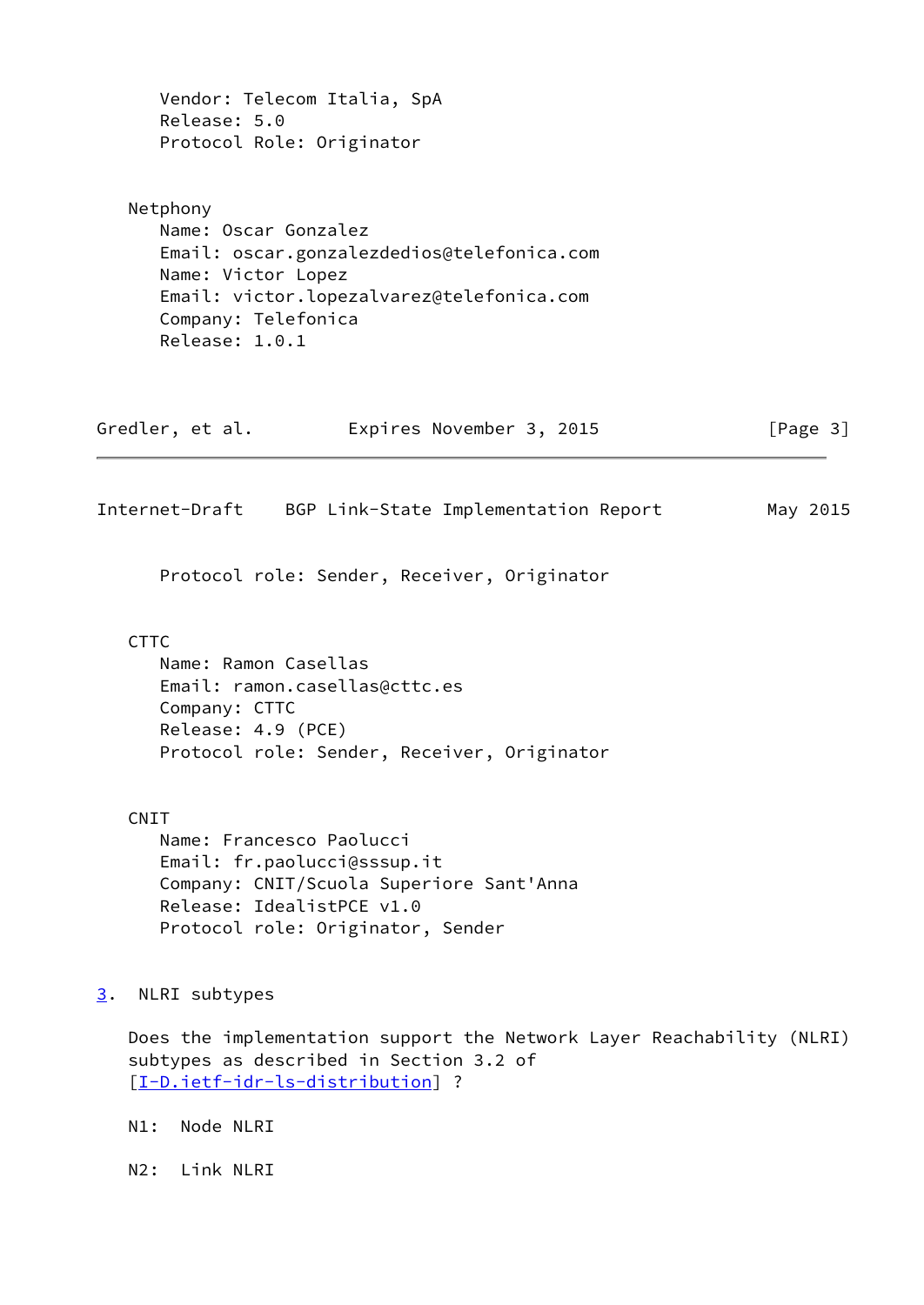- N3: IPv4 Topology Prefix NLRI
- N4: IPv6 Topology Prefix NLRI

| Gredler, et al. |  | Expires November 3, 2015 |  |  | [Page 4] |
|-----------------|--|--------------------------|--|--|----------|
|-----------------|--|--------------------------|--|--|----------|

<span id="page-4-1"></span>

| Internet-Draft |  | BGP Link-State Implementation Report | May |
|----------------|--|--------------------------------------|-----|
|----------------|--|--------------------------------------|-----|

| May | 2015 |
|-----|------|
|     |      |

|                    | $IOS-XR$   | <b>JUNOS</b>   | ODL        | TI             | <b>NPHY</b>    | <b>CTTC</b>    | CNIT           |
|--------------------|------------|----------------|------------|----------------|----------------|----------------|----------------|
| Rcv.N1             | <b>YES</b> | <b>YES</b>     | <b>YES</b> | NO             | <b>YES</b>     | YES            | NO.            |
| Snd.N1             | <b>YES</b> | <b>YES</b>     | <b>NO</b>  | N <sub>O</sub> | <b>YES</b>     | <b>YES</b>     | <b>YES</b>     |
| Org.N1             | <b>YES</b> | <b>YES</b>     | NO.        | <b>YES</b>     | <b>YES</b>     | <b>YES</b>     | <b>YES</b>     |
| Rcv.N2             | <b>YES</b> | <b>YES</b>     | <b>YES</b> | N <sub>O</sub> | <b>YES</b>     | <b>YES</b>     | <b>NO</b>      |
| Snd.N <sub>2</sub> | <b>YES</b> | <b>YES</b>     | NO.        | N <sub>O</sub> | <b>YES</b>     | <b>YES</b>     | <b>YES</b>     |
| Org.N2             | <b>YES</b> | <b>YES</b>     | <b>NO</b>  | <b>YES</b>     | <b>YES</b>     | <b>YES</b>     | <b>YES</b>     |
| Rcv.N3             | <b>YES</b> | <b>YES</b>     | YES.       | N <sub>O</sub> | N <sub>O</sub> | N <sub>O</sub> | <b>NO</b>      |
| Snd.N3             | <b>YES</b> | <b>YES</b>     | <b>NO</b>  | NO             | NO.            | NO.            | NO.            |
| Org.N3             | <b>YES</b> | NO.            | NO.        | NO             | NO.            | NO.            | NO.            |
| Rcv.N4             | <b>YES</b> | <b>YES</b>     | <b>YES</b> | N <sub>O</sub> | NO.            | NO.            | N <sub>O</sub> |
| Snd.N4             | <b>YES</b> | <b>YES</b>     | <b>NO</b>  | NO.            | NO.            | NO.            | NO.            |
| Org.N4             | <b>YES</b> | N <sub>O</sub> | <b>NO</b>  | NO             | NO.            | N <sub>O</sub> | N <sub>O</sub> |

<span id="page-4-0"></span>[4](#page-4-0). Link NLRI TLV support

 Does the implementation support the TLVs described in Section 7 of [\[I-D.ietf-idr-ls-distribution](#page-14-6)] ?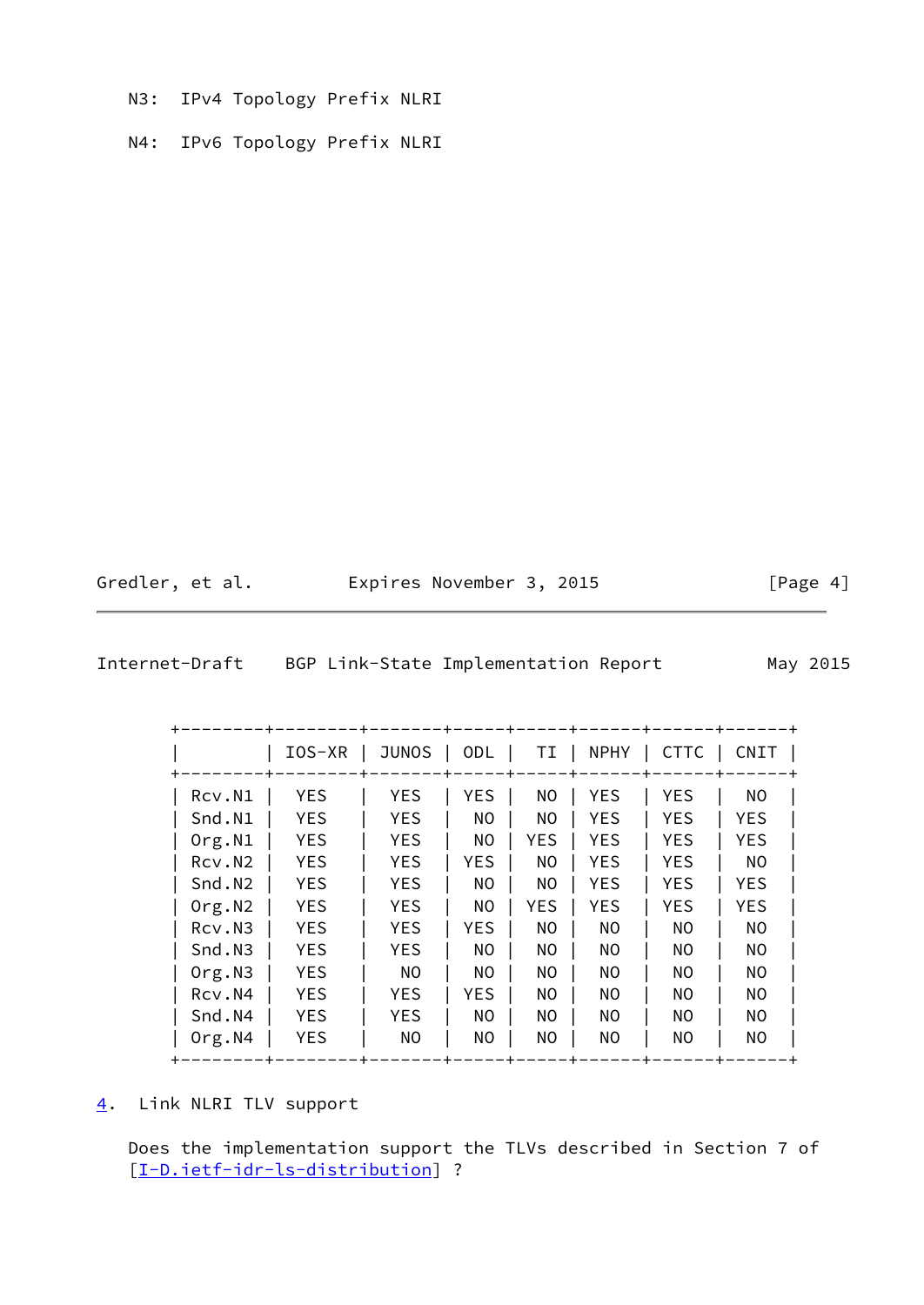- TLV 256: Local Node Descriptor
- TLV 257: Remote Node Descriptor
- TLV 258: Link Local/Remote Identifier
- TLV 259: IPv4 Interface address
- TLV 260: IPv4 Neighbor address
- TLV 261: IPv6 Interface address
- TLV 262: IPv6 Neighbor address
- TLV 263: Multi-Topology IDs
- TLV 512: Autonomous System
- TLV 513: BGP-LS Identifier
- TLV 514: Area ID
- TLV 515: IGP Router ID
- TLV 1028: IPv4 router-ID of Local Node

| Gredler, et al. |  | Expires November 3, 2015 |  | [Page 5] |  |
|-----------------|--|--------------------------|--|----------|--|
|                 |  |                          |  |          |  |

Internet-Draft BGP Link-State Implementation Report May 2015

- TLV 1029: IPv6 router-ID of Local Node
- TLV 1030: IPv4 router-ID of Remote Node
- TLV 1031: IPv6 router-ID of Remote Node
- TLV 1088: Administrative group (color)
- TLV 1089: Maximum link bandwidth
- TLV 1090: Maximum reservable link bandwidth
- TLV 1091: Unreserved link bandwidth
- TLV 1092: TE default Metric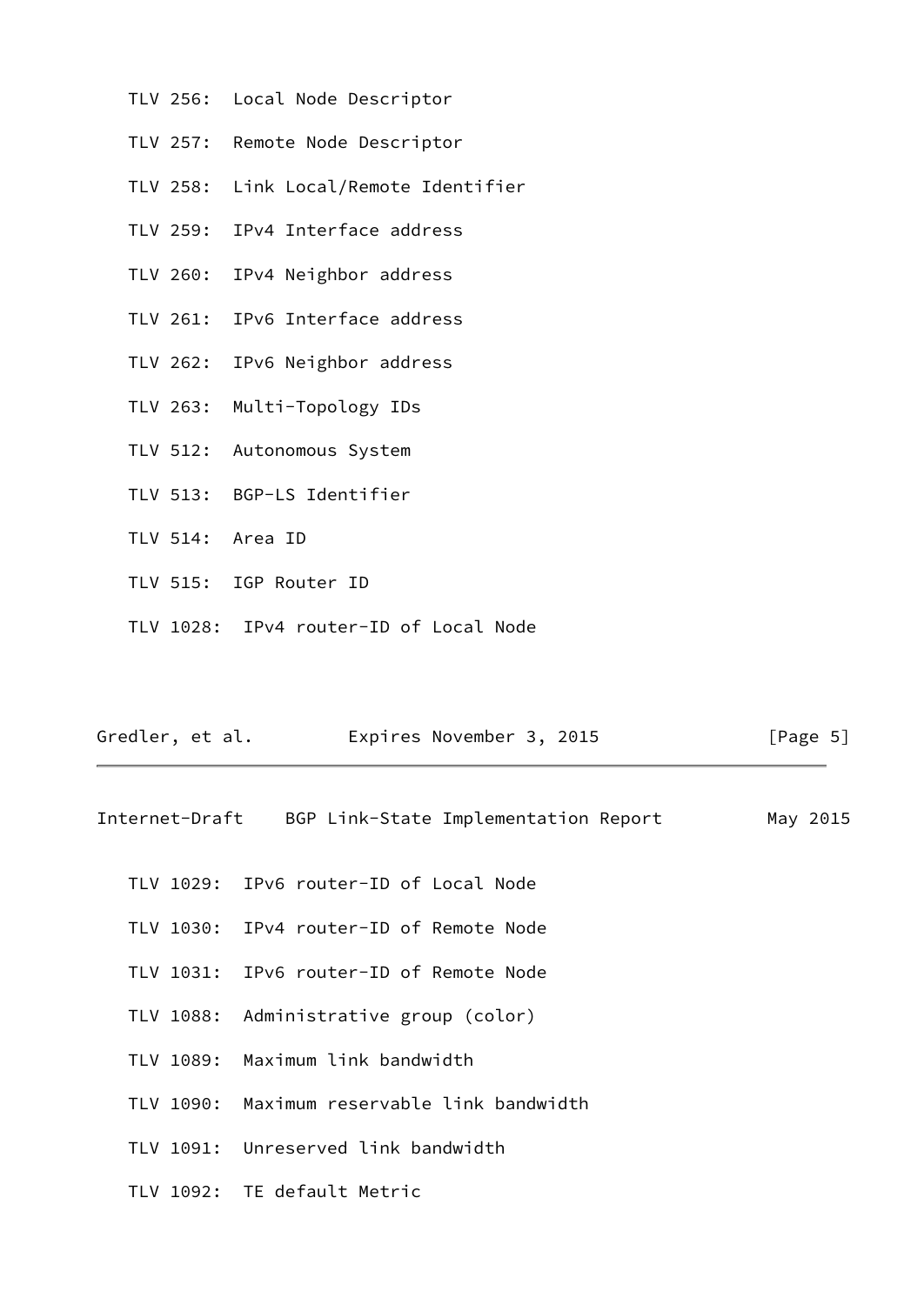- TLV 1093: Link Protection Type
- TLV 1094: MPLS Protocol Mask
- TLV 1095: IGP Metric
- TLV 1096: Shared Risk Link Group
- TLV 1097: Opaque Link attribute
- TLV 1098: Link name attribute

|         |     | IOS-XR     | JUNOS      | $ $ ODL $ $    | TI         | <b>NPHY</b> | <b>CTTC</b> | CNIT       |  |
|---------|-----|------------|------------|----------------|------------|-------------|-------------|------------|--|
| Rcv.TLV | 256 | YES.       | <b>YES</b> | <b>YES</b>     | NO.        | <b>YES</b>  | <b>YES</b>  | NO.        |  |
| Snd.TLV | 256 | <b>YES</b> | <b>YES</b> | NO.            | NO.        | <b>YES</b>  | <b>YES</b>  | <b>YES</b> |  |
| Org.TLV | 256 | <b>YES</b> | <b>YES</b> | NO.            | <b>YES</b> | <b>YES</b>  | <b>YES</b>  | <b>YES</b> |  |
| Rcv.TLV | 257 | YES.       | <b>YES</b> | <b>YES</b>     | NO.        | <b>YES</b>  | <b>YES</b>  | <b>NO</b>  |  |
| Snd.TLV | 257 | <b>YES</b> | <b>YES</b> | NO.            | NO         | <b>YES</b>  | <b>YES</b>  | <b>YES</b> |  |
| Org.TLV | 257 | <b>YES</b> | <b>YES</b> | N <sub>O</sub> | <b>YES</b> | <b>YES</b>  | <b>YES</b>  | <b>YES</b> |  |
| Rcv.TLV | 258 | <b>YES</b> | <b>YES</b> | YES            | NO         | <b>YES</b>  | <b>YES</b>  | NO.        |  |
| Snd.TLV | 258 | <b>YES</b> | <b>YES</b> | NO.            | NO         | <b>YES</b>  | <b>YES</b>  | <b>YES</b> |  |
| Org.TLV | 258 | <b>YES</b> | <b>YES</b> | NO.            | <b>YES</b> | <b>YES</b>  | <b>YES</b>  | <b>YES</b> |  |
| Rcv.TLV | 259 | <b>YES</b> | <b>YES</b> | YES.           | NO.        | NO.         | NO.         | NO.        |  |
| Snd.TLV | 259 | <b>YES</b> | <b>YES</b> | NO.            | NO         | NO.         | NO.         | NO.        |  |
| Org.TLV | 259 | <b>YES</b> | <b>YES</b> | NO.            | NO         | NO          | NO          | NO         |  |
| Rcv.TLV | 260 | <b>YES</b> | <b>YES</b> | <b>YES</b>     | NO.        | NO.         | NO.         | NO.        |  |
| Snd.TLV | 260 | <b>YES</b> | <b>YES</b> | NO.            | NO         | NO          | NO          | NO         |  |
| Org.TLV | 260 | <b>YES</b> | <b>YES</b> | <b>NO</b>      | NO         | NO          | NO.         | NO         |  |
| Rcv.TLV | 261 | <b>YES</b> | <b>YES</b> | <b>YES</b>     | NO         | NO.         | NO.         | NO         |  |
| Snd.TLV | 261 | <b>YES</b> | <b>YES</b> | NO.            | NO         | NO          | NO          | NO         |  |

Gredler, et al. Expires November 3, 2015 [Page 6]

Internet-Draft BGP Link-State Implementation Report May 2015

| Org.TLV 261 |     | NO.        | NO.        | NO . | NO. | NO. | NO. | NO. |  |
|-------------|-----|------------|------------|------|-----|-----|-----|-----|--|
| Rcv.TLV     | 262 | <b>YES</b> | YES.       | YES  | NO. | NO. | NO. | NO. |  |
| Snd.TLV 262 |     | <b>YES</b> | YES.       | NO   | NO  | NO. | NO. | NO. |  |
| Org.TLV 262 |     | NO.        | NO.        | NO   | NO  | NO. | NO. | NO. |  |
| Rcv.TLV 263 |     | YES.       | <b>YES</b> | YES  | NO  | NO. | NO. | NO. |  |
| Snd.TLV 263 |     | YES        | YES.       | NO . | NO. | NO. | NO. | NO. |  |
| Org.TLV 263 |     | <b>YES</b> | NO.        | NO.  | NO. | NO. | NO. | NO. |  |
| Rcv.TLV     | 512 | YES        | YES.       | YES  | NO. | YES | YES | ΝO  |  |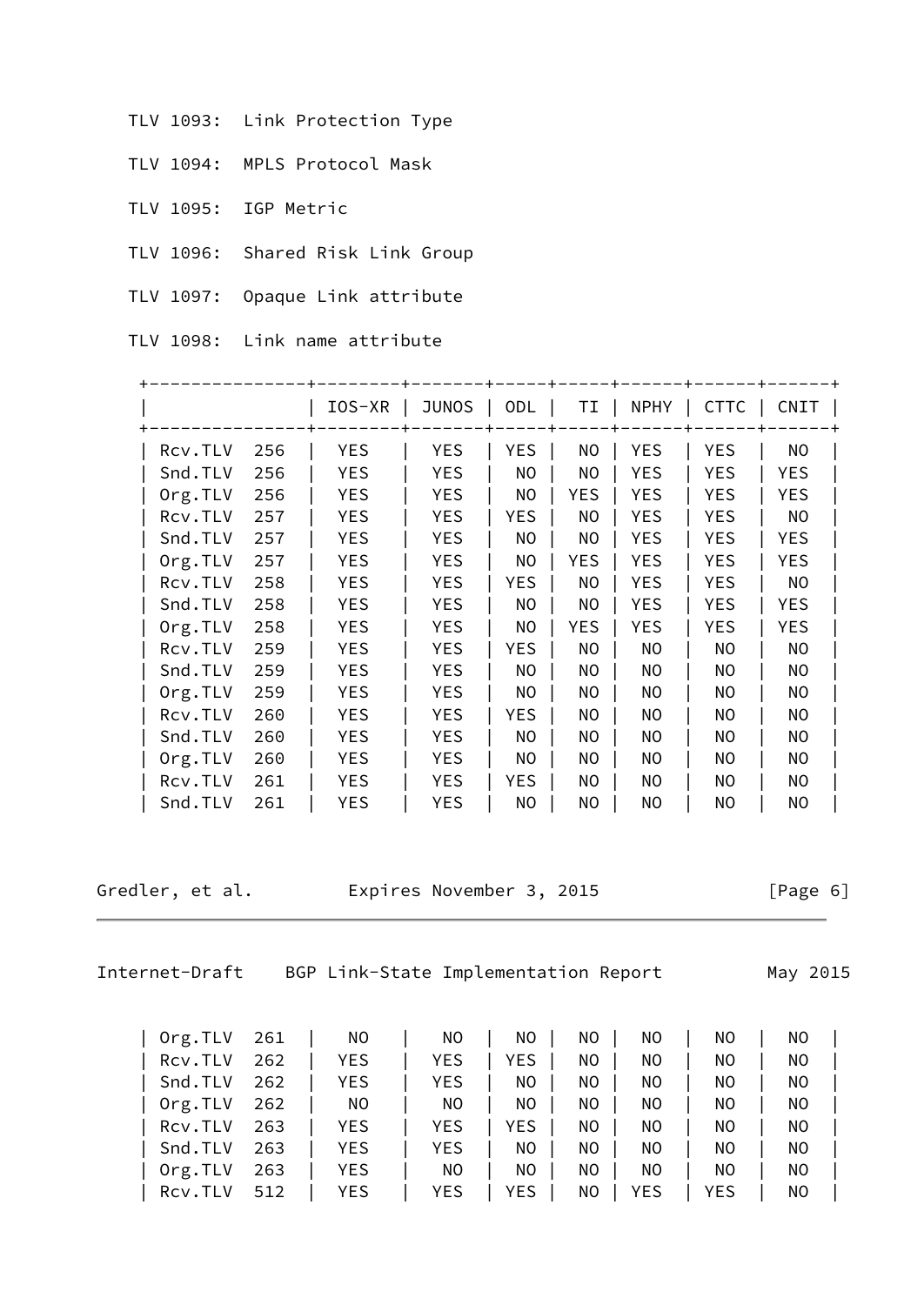| Snd.TLV | 512  | <b>YES</b> | <b>YES</b>     | NO             | NO             | <b>YES</b> | <b>YES</b>     | <b>YES</b>     |  |
|---------|------|------------|----------------|----------------|----------------|------------|----------------|----------------|--|
| Org.TLV | 512  | <b>YES</b> | <b>YES</b>     | <b>NO</b>      | <b>YES</b>     | <b>YES</b> | YES            | <b>YES</b>     |  |
| Rcv.TLV | 513  | <b>YES</b> | <b>YES</b>     | <b>YES</b>     | NO             | <b>YES</b> | <b>YES</b>     | N <sub>O</sub> |  |
| Snd.TLV | 513  | <b>YES</b> | <b>YES</b>     | <b>NO</b>      | <b>NO</b>      | <b>YES</b> | <b>YES</b>     | <b>YES</b>     |  |
| Org.TLV | 513  | <b>YES</b> | <b>YES</b>     | NO             | <b>YES</b>     | <b>YES</b> | YES            | <b>YES</b>     |  |
| Rcv.TLV | 514  | <b>YES</b> | <b>YES</b>     | <b>YES</b>     | <b>NO</b>      | <b>YES</b> | <b>YES</b>     | N <sub>O</sub> |  |
| Snd.TLV | 514  | <b>YES</b> | <b>YES</b>     | N <sub>O</sub> | NO             | YES        | <b>YES</b>     | <b>YES</b>     |  |
| Org.TLV | 514  | <b>YES</b> | <b>YES</b>     | <b>NO</b>      | <b>YES</b>     | <b>YES</b> | YES            | <b>YES</b>     |  |
| Rcv.TLV | 515  | <b>YES</b> | <b>YES</b>     | <b>YES</b>     | <b>NO</b>      | <b>YES</b> | <b>YES</b>     | N <sub>O</sub> |  |
| Snd.TLV | 515  | <b>YES</b> | <b>YES</b>     | <b>NO</b>      | NO             | <b>YES</b> | YES            | <b>YES</b>     |  |
| Org.TLV | 515  | <b>YES</b> | <b>YES</b>     | <b>NO</b>      | <b>YES</b>     | <b>YES</b> | <b>YES</b>     | <b>YES</b>     |  |
| Rcv.TLV | 1028 | <b>YES</b> | <b>YES</b>     | <b>YES</b>     | N <sub>O</sub> | <b>YES</b> | N <sub>O</sub> | N <sub>O</sub> |  |
| Snd.TLV | 1028 | <b>YES</b> | <b>YES</b>     | <b>NO</b>      | NO             | <b>YES</b> | <b>NO</b>      | <b>YES</b>     |  |
| Org.TLV | 1028 | <b>YES</b> | <b>YES</b>     | NO             | NO             | NO         | <b>NO</b>      | <b>YES</b>     |  |
| Rcv.TLV | 1029 | <b>YES</b> | <b>YES</b>     | <b>YES</b>     | NO             | <b>YES</b> | <b>NO</b>      | NO             |  |
| Snd.TLV | 1029 | <b>YES</b> | <b>YES</b>     | <b>NO</b>      | NO             | <b>YES</b> | NO             | N <sub>O</sub> |  |
| Org.TLV | 1029 | <b>YES</b> | N <sub>O</sub> | <b>NO</b>      | <b>NO</b>      | NO         | <b>NO</b>      | N <sub>O</sub> |  |
| Rcv.TLV | 1030 | YES        | YES            | <b>YES</b>     | NO             | YES        | NO             | NO             |  |
| Snd.TLV | 1030 | <b>YES</b> | <b>YES</b>     | <b>NO</b>      | NO             | <b>YES</b> | NO             | <b>YES</b>     |  |
| Org.TLV | 1030 | <b>YES</b> | <b>YES</b>     | <b>NO</b>      | <b>NO</b>      | NO         | <b>NO</b>      | <b>YES</b>     |  |
| Rcv.TLV | 1031 | <b>YES</b> | YES            | <b>YES</b>     | NO             | <b>YES</b> | NO             | N <sub>O</sub> |  |
| Snd.TLV | 1031 | <b>YES</b> | <b>YES</b>     | <b>NO</b>      | NO             | <b>YES</b> | <b>NO</b>      | N <sub>O</sub> |  |
| Org.TLV | 1031 | <b>YES</b> | NO             | N <sub>O</sub> | <b>NO</b>      | NO         | NO             | NO             |  |
| Rcv.TLV | 1088 | <b>YES</b> | <b>YES</b>     | <b>YES</b>     | NO             | YES        | YES            | NO             |  |
| Snd.TLV | 1088 | <b>YES</b> | <b>YES</b>     | NO             | NO             | <b>YES</b> | YES            | N <sub>O</sub> |  |
| Org.TLV | 1088 | <b>YES</b> | <b>YES</b>     | <b>NO</b>      | YES            | NO         | <b>YES</b>     | NO             |  |
| Rcv.TLV | 1089 | <b>YES</b> | YES            | <b>YES</b>     | NO             | <b>YES</b> | YES            | N <sub>O</sub> |  |
| Snd.TLV | 1089 | <b>YES</b> | <b>YES</b>     | <b>NO</b>      | <b>NO</b>      | <b>YES</b> | <b>YES</b>     | N <sub>O</sub> |  |
| Org.TLV | 1089 | YES        | YES            | <b>NO</b>      | NO             | YES        | YES            | NO             |  |
| Rcv.TLV | 1090 | YES        | <b>YES</b>     | <b>YES</b>     | NO             | <b>YES</b> | YES            | NO             |  |
| Snd.TLV | 1090 | <b>YES</b> | <b>YES</b>     | <b>NO</b>      | <b>NO</b>      | <b>YES</b> | <b>YES</b>     | NO             |  |
| Org.TLV | 1090 | <b>YES</b> | <b>YES</b>     | NO             | YES            | <b>YES</b> | YES            | NO             |  |
| Rcv.TLV | 1091 | <b>YES</b> | YES            | <b>YES</b>     | NO             | YES        | YES            | NO             |  |
| Snd.TLV | 1091 | <b>YES</b> | <b>YES</b>     | NO             | NO             | YES        | YES            | NO             |  |
| Org.TLV | 1091 | YES        | YES            | NO             | YES            | YES        | YES            | NO             |  |
| Rcv.TLV | 1092 | YES        | <b>YES</b>     | YES            | NO             | <b>YES</b> | YES            | N <sub>O</sub> |  |
| Snd.TLV | 1092 | <b>YES</b> | YES            | NO             | NO             | YES        | YES            | <b>YES</b>     |  |
| Org.TLV | 1092 | <b>YES</b> | <b>YES</b>     | NO             | YES            | <b>YES</b> | YES            | <b>YES</b>     |  |
| Rcv.TLV | 1093 | <b>YES</b> | <b>YES</b>     | <b>YES</b>     | NO             | YES        | <b>NO</b>      | NO             |  |
| Snd.TLV | 1093 | <b>YES</b> | YES            | NO             | NO             | NO         | NO             | NO             |  |
|         |      |            |                |                |                |            |                |                |  |

Gredler, et al. Expires November 3, 2015 [Page 7]

<span id="page-7-0"></span>Internet-Draft BGP Link-State Implementation Report May 2015 | Org.TLV 1093 | NO | NO | NO | NO | NO | NO | NO |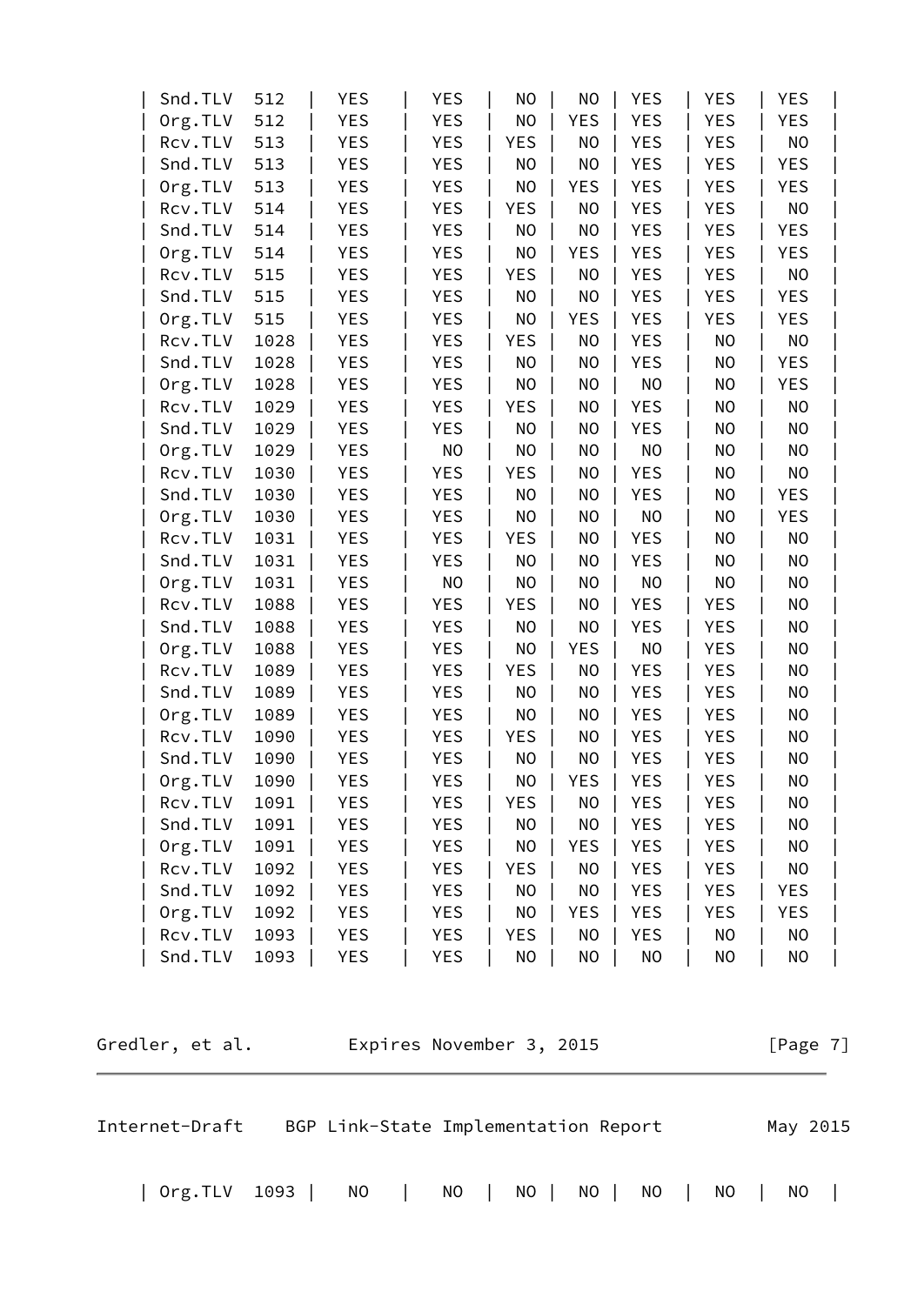| Rcv.TLV | 1094 | <b>YES</b> | <b>YES</b>     | <b>YES</b> | <b>NO</b> | ΝO        | NO.            | <b>NO</b> |  |
|---------|------|------------|----------------|------------|-----------|-----------|----------------|-----------|--|
| Snd.TLV | 1094 | <b>YES</b> | <b>YES</b>     | <b>NO</b>  | <b>NO</b> | <b>NO</b> | NO.            | <b>NO</b> |  |
| Org.TLV | 1094 | <b>YES</b> | N <sub>O</sub> | NO.        | NO        | NO        | NO.            | NO.       |  |
| Rcv.TLV | 1095 | <b>YES</b> | <b>YES</b>     | <b>YES</b> | <b>NO</b> | <b>NO</b> | NO.            | <b>NO</b> |  |
| Snd.TLV | 1095 | <b>YES</b> | <b>YES</b>     | NO.        | NO.       | <b>NO</b> | NO.            | NO.       |  |
| Org.TLV | 1095 | <b>YES</b> | <b>YES</b>     | NO.        | <b>NO</b> | NO        | NO.            | NO.       |  |
| Rcv.TLV | 1096 | <b>YES</b> | <b>YES</b>     | <b>YES</b> | <b>NO</b> | NO        | NO.            | <b>NO</b> |  |
| Snd.TLV | 1096 | <b>YES</b> | <b>YES</b>     | NO.        | <b>NO</b> | <b>NO</b> | NO.            | NO.       |  |
| Org.TLV | 1096 | <b>YES</b> | <b>YES</b>     | NO.        | NO.       | NO        | NO.            | NO.       |  |
| Rcv.TLV | 1097 | <b>YES</b> | <b>YES</b>     | NO.        | <b>NO</b> | <b>NO</b> | N <sub>O</sub> | <b>NO</b> |  |
| Snd.TLV | 1097 | <b>YES</b> | <b>YES</b>     | NO.        | NO.       | <b>NO</b> | NO.            | NO.       |  |
| Org.TLV | 1097 | <b>YES</b> | <b>NO</b>      | <b>NO</b>  | NO.       | <b>NO</b> | <b>NO</b>      | <b>NO</b> |  |
| Rcv.TLV | 1098 | <b>YES</b> | <b>YES</b>     | <b>YES</b> | <b>NO</b> | <b>NO</b> | NO.            | NO.       |  |
| Snd.TLV | 1098 | <b>YES</b> | <b>YES</b>     | NO.        | <b>NO</b> | <b>NO</b> | NO.            | NO.       |  |
| Org.TLV | 1098 | NO.        | <b>NO</b>      | NO.        | <b>NO</b> | <b>NO</b> | N <sub>O</sub> | NO.       |  |
|         |      |            |                |            |           |           |                |           |  |

<span id="page-8-0"></span>[5](#page-8-0). Node NLRI TLV support

 Does the implementation support the TLVs described in Section 7 of [\[I-D.ietf-idr-ls-distribution](#page-14-6)] ?

- TLV 256: Local Node Descriptor
- TLV 263: Multi-Topology IDs
- TLV 512: Autonomous System
- TLV 513: BGP-LS Identifier
- TLV 514: Area ID
- TLV 515: IGP Router ID
- TLV 1024: Node flag bits
- TLV 1025: Opaque Node properties
- TLV 1026: Node name
- TLV 1027: IS-IS Area Identifier
- TLV 1028: IPv4 router-ID of Local Node
- TLV 1029: IPv6 router-ID of Local Node

Gredler, et al. Expires November 3, 2015 [Page 8]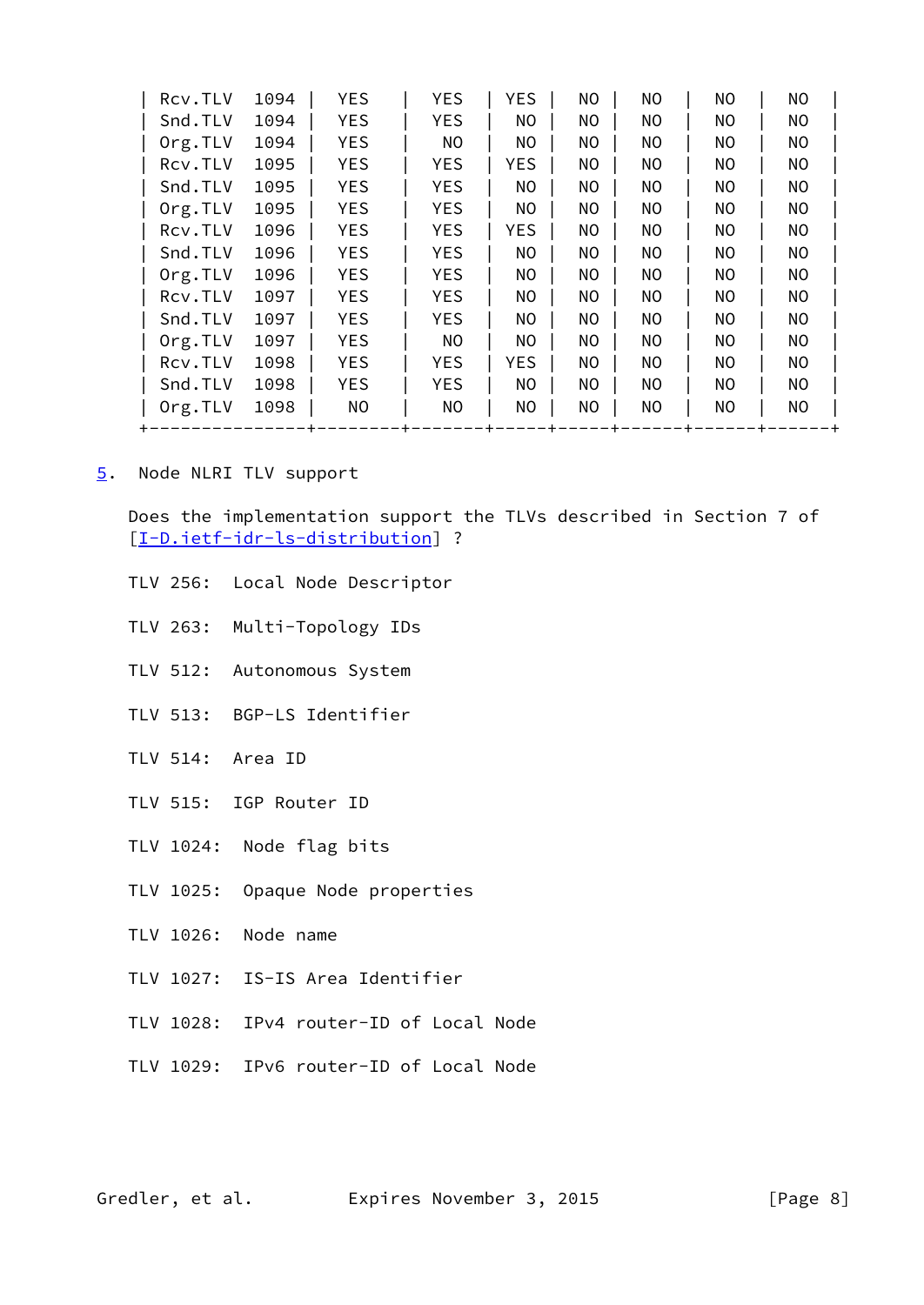|  | May | 2015 |
|--|-----|------|
|--|-----|------|

<span id="page-9-1"></span>

|              |     | IOS-XR     | <b>JUNOS</b> | ODL            | ΤI             | <b>NPHY</b>    | <b>CTTC</b>    | CNIT       |
|--------------|-----|------------|--------------|----------------|----------------|----------------|----------------|------------|
| Rcv.TLV      | 256 | <b>YES</b> | <b>YES</b>   | <b>YES</b>     | NO             | YES            | <b>YES</b>     | NO         |
| Snd.TLV      | 256 | <b>YES</b> | <b>YES</b>   | N <sub>O</sub> | N <sub>O</sub> | <b>YES</b>     | <b>YES</b>     | <b>YES</b> |
| Org.TLV      | 256 | <b>YES</b> | <b>YES</b>   | N <sub>O</sub> | <b>NO</b>      | <b>YES</b>     | <b>YES</b>     | <b>YES</b> |
| Rcv.TLV      | 263 | <b>YES</b> | <b>YES</b>   | <b>YES</b>     | <b>NO</b>      | N <sub>O</sub> | NO             | NO         |
| Snd.TLV      | 263 | <b>YES</b> | <b>YES</b>   | NO             | N <sub>O</sub> | N <sub>O</sub> | N <sub>O</sub> | NO         |
| Org.TLV      | 263 | <b>YES</b> | <b>NO</b>    | N <sub>O</sub> | <b>NO</b>      | N <sub>O</sub> | NO             | NO         |
| Rcv.TLV      | 512 | <b>YES</b> | <b>YES</b>   | <b>YES</b>     | <b>NO</b>      | <b>YES</b>     | <b>YES</b>     | NO         |
| Snd.TLV      | 512 | <b>YES</b> | <b>YES</b>   | NO             | N <sub>O</sub> | YES            | YES            | YES        |
| Org.TLV      | 512 | <b>YES</b> | <b>YES</b>   | <b>NO</b>      | <b>YES</b>     | <b>YES</b>     | <b>YES</b>     | <b>YES</b> |
| Rcv.TLV      | 513 | <b>YES</b> | YES          | <b>YES</b>     | <b>NO</b>      | <b>YES</b>     | <b>YES</b>     | <b>NO</b>  |
| Snd.TLV      | 513 | <b>YES</b> | <b>YES</b>   | NO             | N <sub>O</sub> | <b>YES</b>     | <b>YES</b>     | <b>YES</b> |
| Org.TLV      | 513 | <b>YES</b> | <b>YES</b>   | NO             | <b>YES</b>     | <b>YES</b>     | <b>YES</b>     | <b>YES</b> |
| Rcv.TLV      | 514 | <b>YES</b> | <b>YES</b>   | <b>YES</b>     | N <sub>O</sub> | <b>YES</b>     | <b>YES</b>     | NO         |
| Snd.TLV      | 514 | <b>YES</b> | <b>YES</b>   | NO             | <b>NO</b>      | <b>YES</b>     | <b>YES</b>     | <b>YES</b> |
| Org.TLV      | 514 | <b>YES</b> | <b>YES</b>   | N <sub>O</sub> | <b>YES</b>     | <b>YES</b>     | <b>YES</b>     | <b>YES</b> |
| Rcv.TLV      | 515 | <b>YES</b> | <b>YES</b>   | <b>YES</b>     | <b>NO</b>      | <b>YES</b>     | <b>YES</b>     | NO         |
| Snd.TLV      | 515 | <b>YES</b> | <b>YES</b>   | NO             | N <sub>O</sub> | <b>YES</b>     | <b>YES</b>     | <b>YES</b> |
| Org.TLV      | 515 | <b>YES</b> | <b>YES</b>   | NO             | <b>YES</b>     | <b>YES</b>     | <b>YES</b>     | <b>YES</b> |
| Rcv.TLV 1024 |     | <b>YES</b> | <b>YES</b>   | <b>YES</b>     | <b>NO</b>      | <b>NO</b>      | NO             | NO         |
| Snd.TLV 1024 |     | <b>YES</b> | <b>YES</b>   | NO             | <b>NO</b>      | <b>NO</b>      | NO             | NO         |
| Org.TLV 1024 |     | <b>YES</b> | YES          | N <sub>O</sub> | N <sub>O</sub> | NO             | N <sub>O</sub> | NO         |
| Rcv.TLV 1025 |     | <b>YES</b> | <b>YES</b>   | NO             | N <sub>O</sub> | NO             | N <sub>O</sub> | NO         |
| Snd.TLV 1025 |     | <b>YES</b> | <b>YES</b>   | NO             | NO             | NO             | NO             | NO         |
| Org.TLV 1025 |     | <b>YES</b> | NO           | NO             | N <sub>O</sub> | NO             | N <sub>O</sub> | NO         |
| Rcv.TLV 1026 |     | <b>YES</b> | <b>YES</b>   | <b>YES</b>     | N <sub>O</sub> | N <sub>O</sub> | N <sub>O</sub> | NO         |
| Snd.TLV 1026 |     | <b>YES</b> | <b>YES</b>   | N <sub>O</sub> | N <sub>O</sub> | NO             | NO             | NO         |
| Org.TLV 1026 |     | <b>YES</b> | NO           | NO             | N <sub>O</sub> | NO             | NO             | NO         |
| Rcv.TLV 1027 |     | <b>YES</b> | <b>YES</b>   | <b>YES</b>     | NO             | N <sub>O</sub> | N <sub>O</sub> | NO         |
| Snd.TLV 1027 |     | <b>YES</b> | <b>YES</b>   | N <sub>O</sub> | <b>NO</b>      | N <sub>O</sub> | NO             | NO         |
| Org.TLV 1027 |     | <b>YES</b> | NO           | NO             | NO             | NO             | NO             | NO         |
| Rcv.TLV 1028 |     | <b>YES</b> | YES          | <b>YES</b>     | NO             | <b>NO</b>      | <b>YES</b>     | NO         |
| Snd.TLV 1028 |     | YES        | YES          | NO             | NO             | YES            | YES            | YES        |
| Org.TLV 1028 |     | <b>YES</b> | <b>YES</b>   | NO             | YES            | <b>YES</b>     | <b>YES</b>     | YES        |
| Rcv.TLV 1029 |     | YES        | <b>YES</b>   | YES            | NO             | <b>NO</b>      | NO             | NO         |
| Snd.TLV 1029 |     | YES        | YES          | N <sub>O</sub> | N <sub>O</sub> | NO             | NO             | NO         |
| Org.TLV 1029 |     | <b>YES</b> | NO           | NO             | NO             | NO             | NO             | <b>NO</b>  |

## <span id="page-9-0"></span>[6](#page-9-0). Prefix NLRI TLV support

 Does the implementation support the TLVs described in Section 7 of [\[I-D.ietf-idr-ls-distribution](#page-14-6)] ?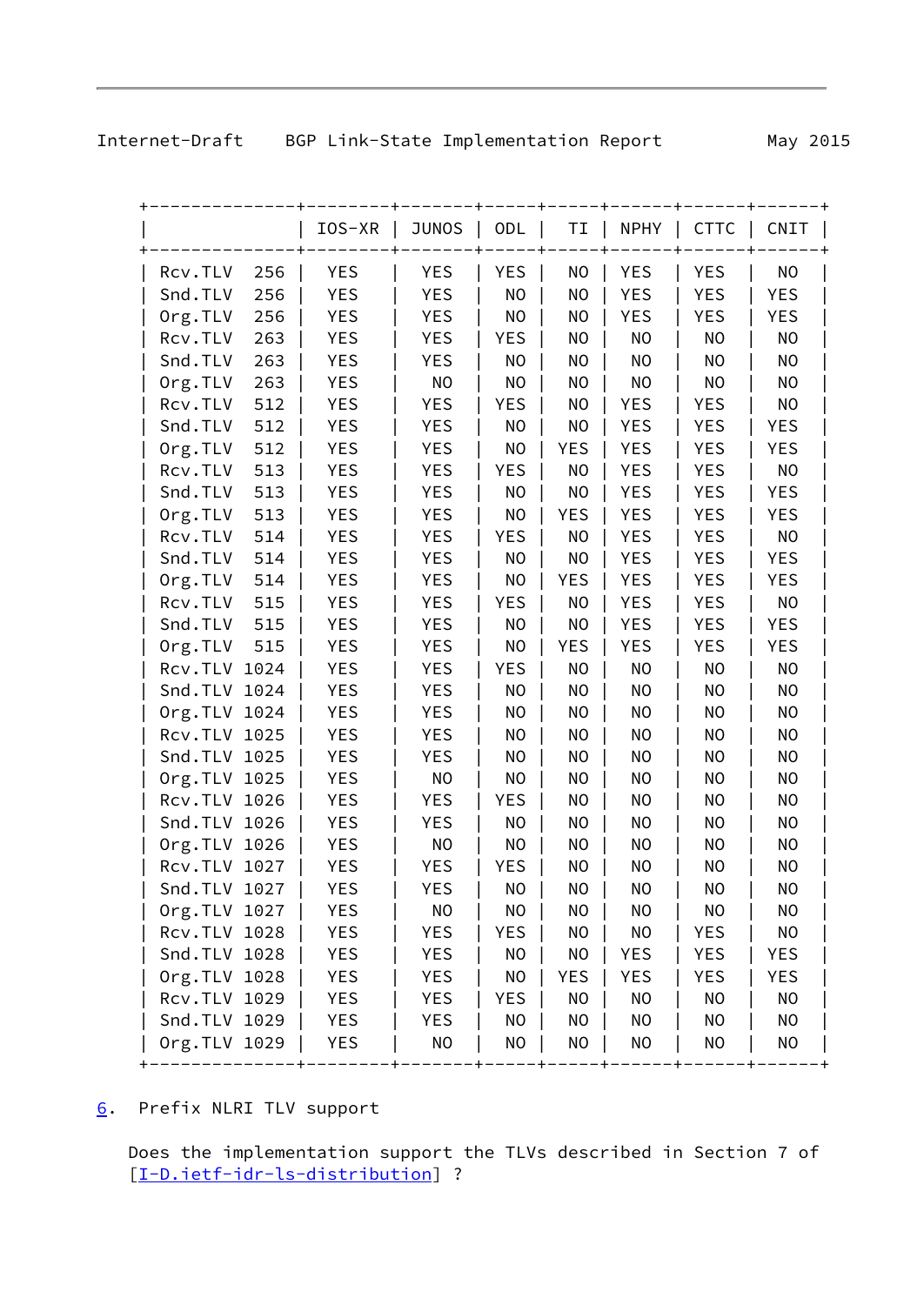TLV 256: Local Node Descriptor

| Gredler, et al. Expires November 3, 2015            | [Page 9] |
|-----------------------------------------------------|----------|
| Internet-Draft BGP Link-State Implementation Report | May 2015 |
| TLV 263: Multi-Topology IDs                         |          |
| TLV 264: OSPF route type                            |          |
| TLV 265: IP Reachability information                |          |
| TLV 1152: IGP Flags                                 |          |
| TLV 1153: Route Tag                                 |          |
| TLV 1154: Extended Tag                              |          |
| TLV 1155: Prefix Metric                             |          |
| TLV 1156: OSPF Forwarding Address                   |          |
| TLV 1157: Opaque Prefix Attribute                   |          |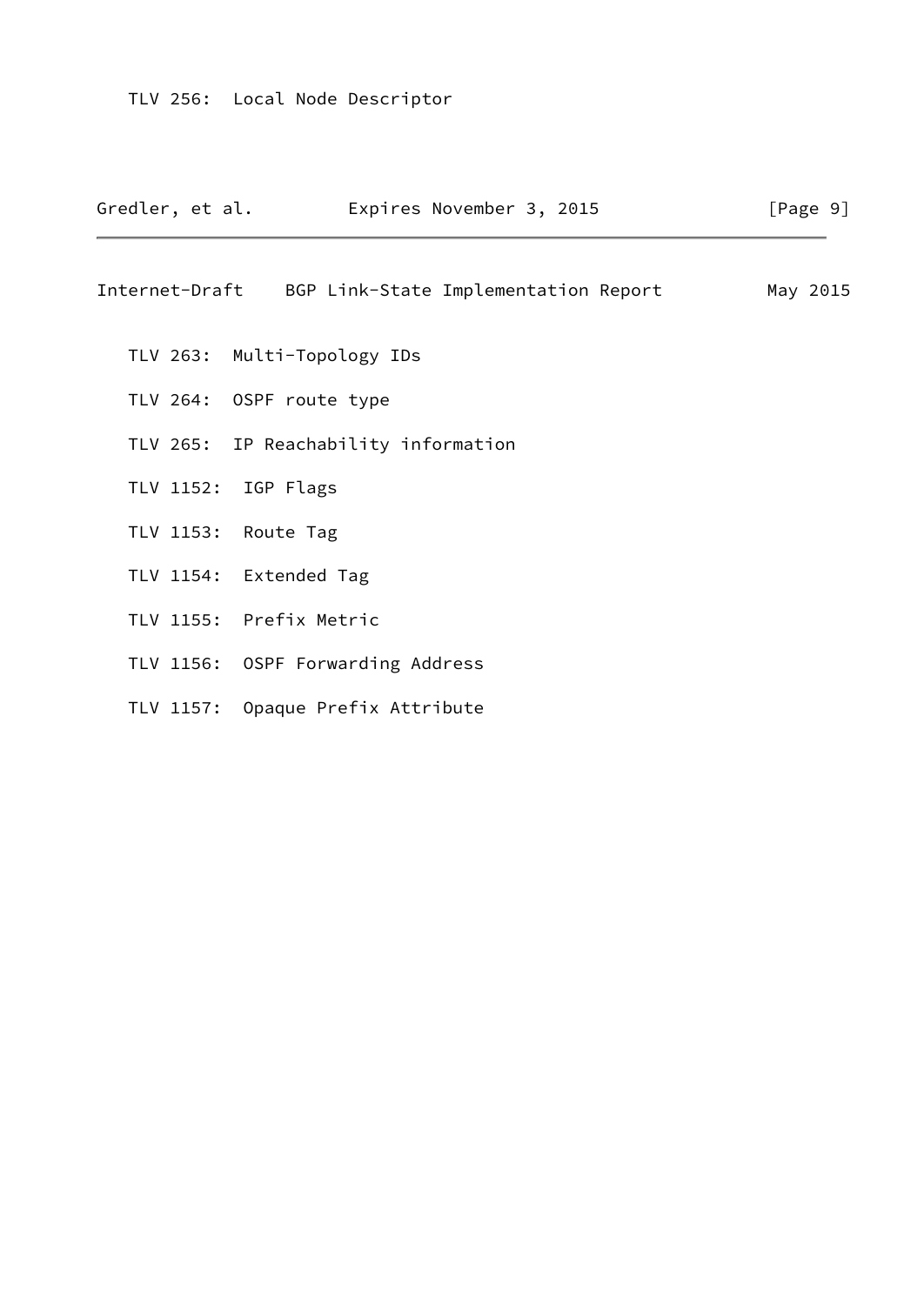| Gredler, et al. | Expires November 3, 2015 |
|-----------------|--------------------------|
|-----------------|--------------------------|

<span id="page-11-0"></span>Internet-Draft BGP Link-State Implementation Report May 2015

|              |     | IOS-XR     | <b>JUNOS</b> | <b>ODL</b>     | ΤI             | <b>NPHY</b>    | <b>CTTC</b>    | CNIT           |
|--------------|-----|------------|--------------|----------------|----------------|----------------|----------------|----------------|
| Rcv.TLV      | 256 | YES        | <b>YES</b>   | <b>YES</b>     | N <sub>O</sub> | NO             | NO             | NO             |
| Snd.TLV      | 256 | <b>YES</b> | <b>YES</b>   | <b>NO</b>      | <b>NO</b>      | <b>NO</b>      | <b>NO</b>      | <b>NO</b>      |
| Org.TLV      | 256 | <b>YES</b> | <b>NO</b>    | <b>NO</b>      | <b>NO</b>      | N <sub>O</sub> | <b>NO</b>      | <b>NO</b>      |
| Rcv.TLV      | 263 | <b>YES</b> | <b>YES</b>   | <b>YES</b>     | <b>NO</b>      | N <sub>O</sub> | <b>NO</b>      | <b>NO</b>      |
| Snd.TLV      | 263 | <b>YES</b> | <b>YES</b>   | <b>NO</b>      | N <sub>O</sub> | <b>NO</b>      | <b>NO</b>      | N <sub>O</sub> |
| Org.TLV      | 263 | <b>YES</b> | <b>NO</b>    | N <sub>O</sub> | N <sub>O</sub> | NO             | <b>NO</b>      | <b>NO</b>      |
| Rcv.TLV      | 264 | <b>YES</b> | <b>YES</b>   | <b>YES</b>     | <b>NO</b>      | NO             | <b>NO</b>      | <b>NO</b>      |
| Snd.TLV      | 264 | <b>YES</b> | <b>YES</b>   | <b>NO</b>      | N <sub>O</sub> | <b>NO</b>      | <b>NO</b>      | <b>NO</b>      |
| Org.TLV      | 264 | <b>YES</b> | <b>NO</b>    | <b>NO</b>      | <b>NO</b>      | <b>NO</b>      | <b>NO</b>      | <b>NO</b>      |
| Rcv.TLV      | 265 | <b>YES</b> | <b>YES</b>   | <b>YES</b>     | <b>NO</b>      | NO             | N <sub>O</sub> | <b>NO</b>      |
| Snd.TLV      | 265 | <b>YES</b> | <b>YES</b>   | <b>NO</b>      | <b>NO</b>      | N <sub>O</sub> | <b>NO</b>      | <b>NO</b>      |
| Org.TLV      | 265 | <b>YES</b> | <b>NO</b>    | <b>NO</b>      | <b>NO</b>      | <b>NO</b>      | N <sub>O</sub> | <b>NO</b>      |
| Rcv.TLV 1152 |     | <b>YES</b> | <b>YES</b>   | <b>YES</b>     | <b>NO</b>      | NO             | N <sub>O</sub> | <b>NO</b>      |
| Snd.TLV 1152 |     | <b>YES</b> | <b>YES</b>   | <b>NO</b>      | <b>NO</b>      | N <sub>O</sub> | <b>NO</b>      | <b>NO</b>      |
| Org.TLV 1152 |     | <b>YES</b> | <b>NO</b>    | <b>NO</b>      | <b>NO</b>      | N <sub>O</sub> | <b>NO</b>      | <b>NO</b>      |
| Rcv.TLV 1153 |     | <b>YES</b> | <b>YES</b>   | <b>YES</b>     | N <sub>O</sub> | NO             | N <sub>O</sub> | NO             |
| Snd.TLV 1153 |     | <b>YES</b> | <b>YES</b>   | <b>NO</b>      | <b>NO</b>      | NO             | N <sub>O</sub> | <b>NO</b>      |
| Org.TLV 1153 |     | <b>YES</b> | <b>NO</b>    | <b>NO</b>      | <b>NO</b>      | N <sub>O</sub> | <b>NO</b>      | <b>NO</b>      |
| Rcv.TLV 1154 |     | <b>YES</b> | <b>YES</b>   | <b>YES</b>     | <b>NO</b>      | <b>NO</b>      | <b>NO</b>      | <b>NO</b>      |
| Snd.TLV 1154 |     | <b>YES</b> | <b>YES</b>   | <b>NO</b>      | N <sub>O</sub> | NO             | <b>NO</b>      | <b>NO</b>      |
| Org.TLV 1154 |     | <b>NO</b>  | <b>NO</b>    | <b>NO</b>      | <b>NO</b>      | N <sub>O</sub> | <b>NO</b>      | <b>NO</b>      |
| Rcv.TLV 1155 |     | <b>YES</b> | <b>YES</b>   | <b>YES</b>     | <b>NO</b>      | N <sub>O</sub> | N <sub>O</sub> | <b>NO</b>      |
| Snd.TLV 1155 |     | <b>YES</b> | <b>YES</b>   | N <sub>O</sub> | <b>NO</b>      | NO             | N <sub>O</sub> | N <sub>O</sub> |
| Org.TLV 1155 |     | <b>YES</b> | <b>NO</b>    | <b>NO</b>      | <b>NO</b>      | <b>NO</b>      | <b>NO</b>      | <b>NO</b>      |
| Rcv.TLV 1156 |     | <b>YES</b> | <b>YES</b>   | <b>YES</b>     | <b>NO</b>      | <b>NO</b>      | <b>NO</b>      | <b>NO</b>      |
| Snd.TLV 1156 |     | <b>YES</b> | <b>YES</b>   | <b>NO</b>      | <b>NO</b>      | <b>NO</b>      | <b>NO</b>      | <b>NO</b>      |
| Org.TLV 1156 |     | <b>YES</b> | <b>NO</b>    | <b>NO</b>      | N <sub>O</sub> | NO             | N <sub>O</sub> | <b>NO</b>      |
| Rcv.TLV 1157 |     | <b>YES</b> | <b>YES</b>   | <b>NO</b>      | <b>NO</b>      | N <sub>O</sub> | N <sub>O</sub> | <b>NO</b>      |
| Snd.TLV 1157 |     | <b>YES</b> | <b>YES</b>   | <b>NO</b>      | <b>NO</b>      | <b>NO</b>      | <b>NO</b>      | <b>NO</b>      |

# $[Page 10]$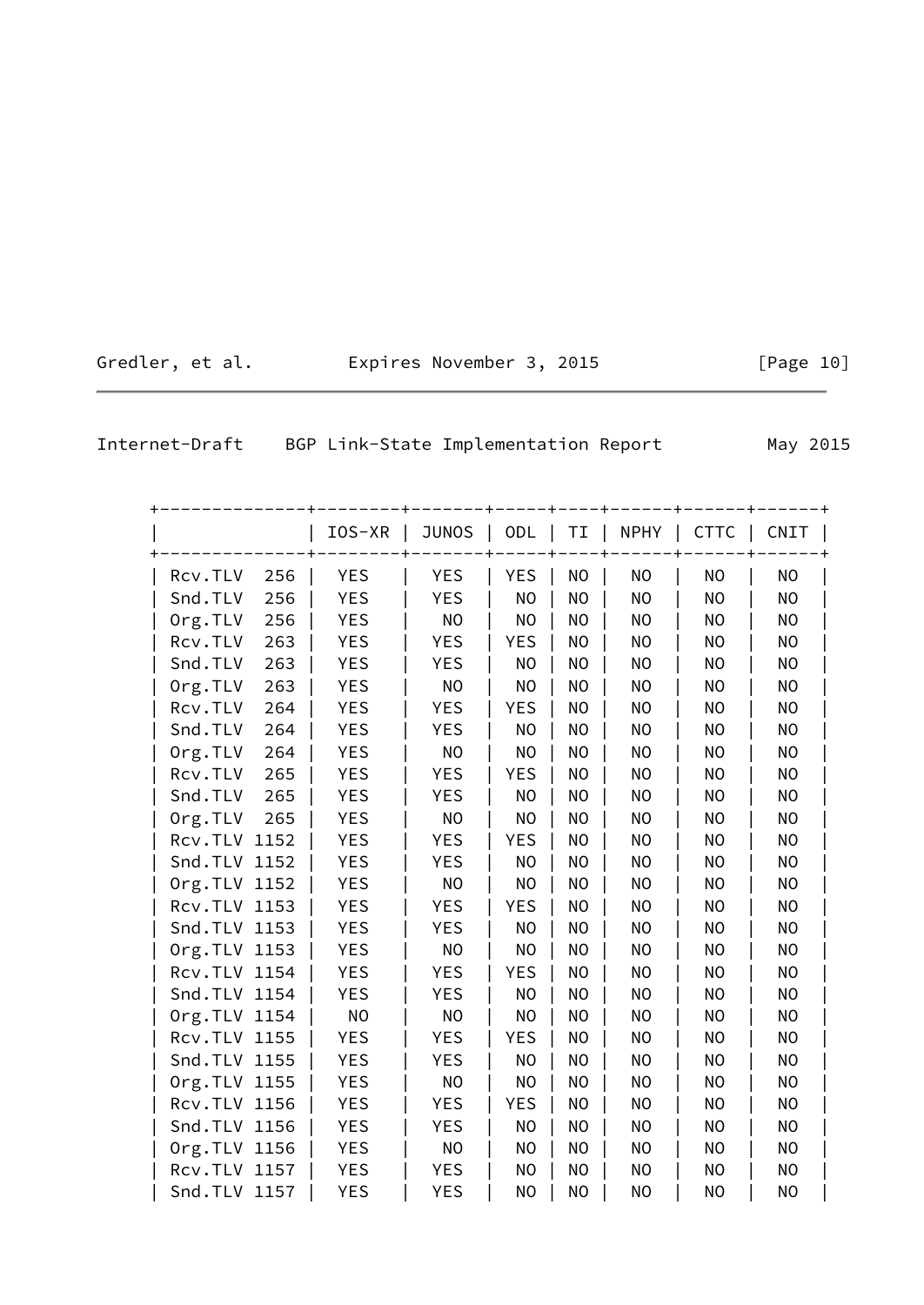| TIV 1157 L | YES | N0 | NO.<br>__ | NO.<br>__ | NΩ | -NO | ΝI |  |
|------------|-----|----|-----------|-----------|----|-----|----|--|
|            |     |    |           |           |    |     |    |  |

#### <span id="page-12-0"></span>[7](#page-12-0). Interoperable Implementations

 List other implementations that you have tested interoperability of BGP-LS Protocol Implementation.

<span id="page-12-1"></span>[7.1](#page-12-1). Cisco Implementation

 Cisco: The Cisco Systems, Inc. IOS-XR implementation should be interoperable with other vendor BGP-LS Protocol implementations. In particular, we have tested our interoperability with Juniper's JUNOS implementation.

| Gredler, et al. | Expires November 3, 2015 |  | [Page 11] |
|-----------------|--------------------------|--|-----------|
|-----------------|--------------------------|--|-----------|

<span id="page-12-3"></span>Internet-Draft BGP Link-State Implementation Report May 2015

#### <span id="page-12-2"></span>[7.2](#page-12-2). Juniper Implementation

 Juniper: The Juniper Networks, Inc. JUNOS implementation should be interoperable with other vendor BGP-LS Protocol implementations. In particular, we have tested our interoperability with the Cisco Systems, Inc. IOS-XR implementation and the Opendaylight implementation.

#### <span id="page-12-4"></span>[7.3](#page-12-4). OpenDaylight Implementation

 Opendaylight: The Opendaylight implementation should be interoperable with other vendor BGP-LS Protocol implementations. In particular, we have tested our interoperability with Juniper's JUNOS implementation and the Cisco Systems, Inc. IOS-XR implementation. BGP receiver is implemented in the OpenDaylight Hydrogen release. BGP sender functionality is planned in the upcoming Helium release.

#### <span id="page-12-5"></span>[7.4](#page-12-5). Telecom Italia Implementation

 The Telecom Italia implementation has been developed in the context of the EU-funded project IDEALIST, aiming at studying flexible grid optical networks. In this context, some extension have been defined to advertise Nominal Center Frequency (NCF) status. It has been tested against the Telefonica Netphony implementation (only receiver role). Telecom Italia implementation has been successfully tested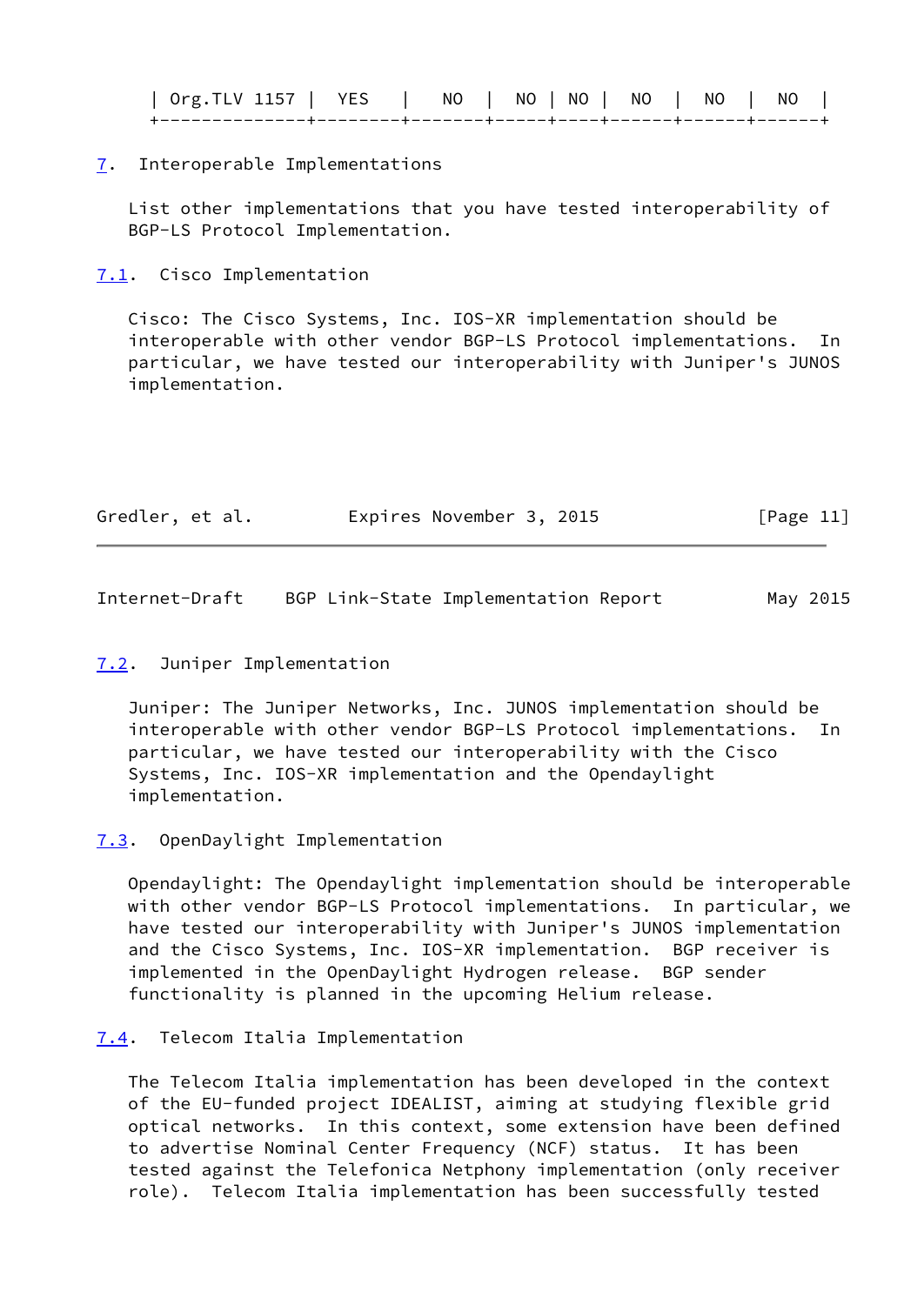also against OpenDayLight Hydrogen and Helium releases.

#### <span id="page-13-0"></span>[7.5](#page-13-0). Netphony Implementation

 Netphony is an open-source implementation of networking protocols. The encoding of BGP-LS is available at Github [[1\]](#page-14-7). Netphony BGP-LS implementation is known to interoperate with Telecom Italia Implementation, CTTC Implementation and CNIT Implementation.

#### <span id="page-13-1"></span>[7.6](#page-13-1). CTTC Implementation

 The CTTC implementation is part of the CTTC-PCE software, which uses BGP-LS as a north bound interface to export the TED used to other entities, or as an interface to provide the TED on which the PCE operates on. It has been developed in the context of the IDEALIST FP7 project. It has been tested with Telefonica implementation, in a multi-partner control plane testbed that uses a hierarchical PCE to perform multi-domain path computation. BGP-LS is used to export (abstracted or physical) domain TE information from the child PCE to the parent PCE.

| Gredler, et al. | Expires November 3, 2015 |  | [Page 12] |
|-----------------|--------------------------|--|-----------|
|-----------------|--------------------------|--|-----------|

<span id="page-13-3"></span>Internet-Draft BGP Link-State Implementation Report May 2015

#### <span id="page-13-2"></span>[7.7](#page-13-2). CNIT Implementation

 The CNIT implementation is part of the GMPLS-PCE control plane software suitably extended to handle Flexgrid and advanced bandwidth variable transponders. The PCE includes a BGP-LS speaker module, developed in C++ and running on Linux, able to export TED topology, both in a static and dynamic fashion, triggered by PCEP notifications, update/report messages on LSP setup/teardown/modify/ adaptation events. Implementation includes updates of TE links, nodes and per-link nominal central frequencies utilization information. The BGP-LS speaker has been evaluated and tested with Telefonica implementation in a child PCE configuration controlling a real Flexgrid data plane domain and exporting link state information to a parent PCE performing inter-domain end to end path computation. Development has been done in the context of the FP7 IDEALIST project.

<span id="page-13-4"></span>[8](#page-13-4). IANA Considerations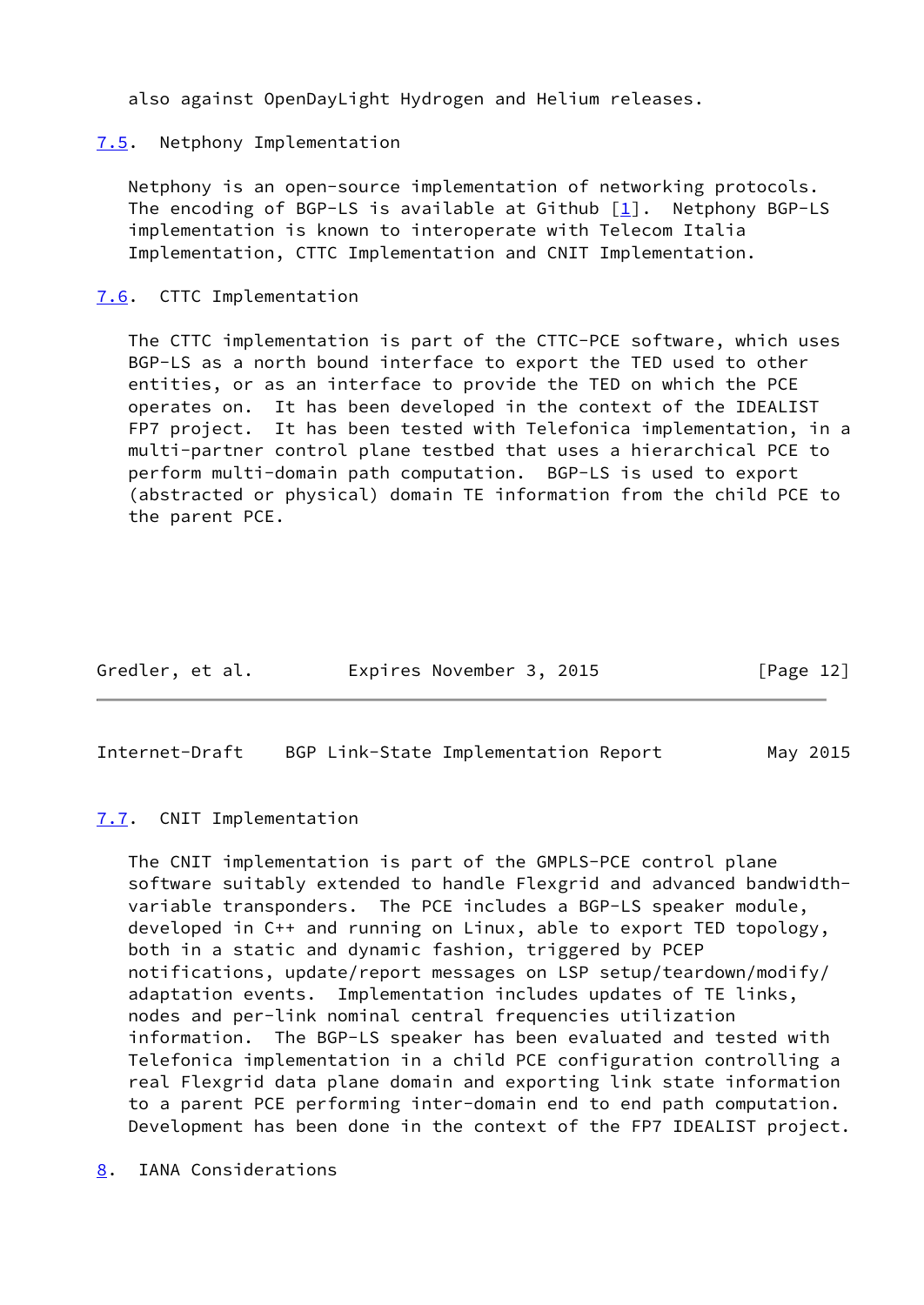This document makes no request of IANA.

 Note to RFC Editor: The IANA has requested that this section remain in the document upon publication as an RFC. This note to the RFC Editor, however, may be removed.

<span id="page-14-0"></span>[9](#page-14-0). Security considerations

 No new security issues are introduced by the BGP Link-State Information Distribution Protocol defined in [\[I-D.ietf-idr-ls-distribution](#page-14-6)].

#### <span id="page-14-1"></span>[10.](#page-14-1) Acknowledgements

 The authors would like to thank Stefano Previdi and Jan Medved for their contributions to this document.

- <span id="page-14-2"></span>[11.](#page-14-2) References
- <span id="page-14-3"></span>[11.1](#page-14-3). Normative References

#### <span id="page-14-6"></span>[I-D.ietf-idr-ls-distribution]

 Gredler, H., Medved, J., Previdi, S., Farrel, A., and S. Ray, "North-Bound Distribution of Link-State and TE Information using BGP", [draft-ietf-idr-ls-distribution-10](https://datatracker.ietf.org/doc/pdf/draft-ietf-idr-ls-distribution-10) (work in progress), January 2015.

Gredler, et al. Expires November 3, 2015 [Page 13]

<span id="page-14-5"></span>Internet-Draft BGP Link-State Implementation Report May 2015

### <span id="page-14-4"></span>[11.2](#page-14-4). URIs

<span id="page-14-7"></span>[1] <https://github.com/telefonicaid/netphony-network-protocols>

Authors' Addresses

 Hannes Gredler (editor) Juniper Networks, Inc. 1194 N. Mathilda Ave. Sunnyvale, CA 94089 US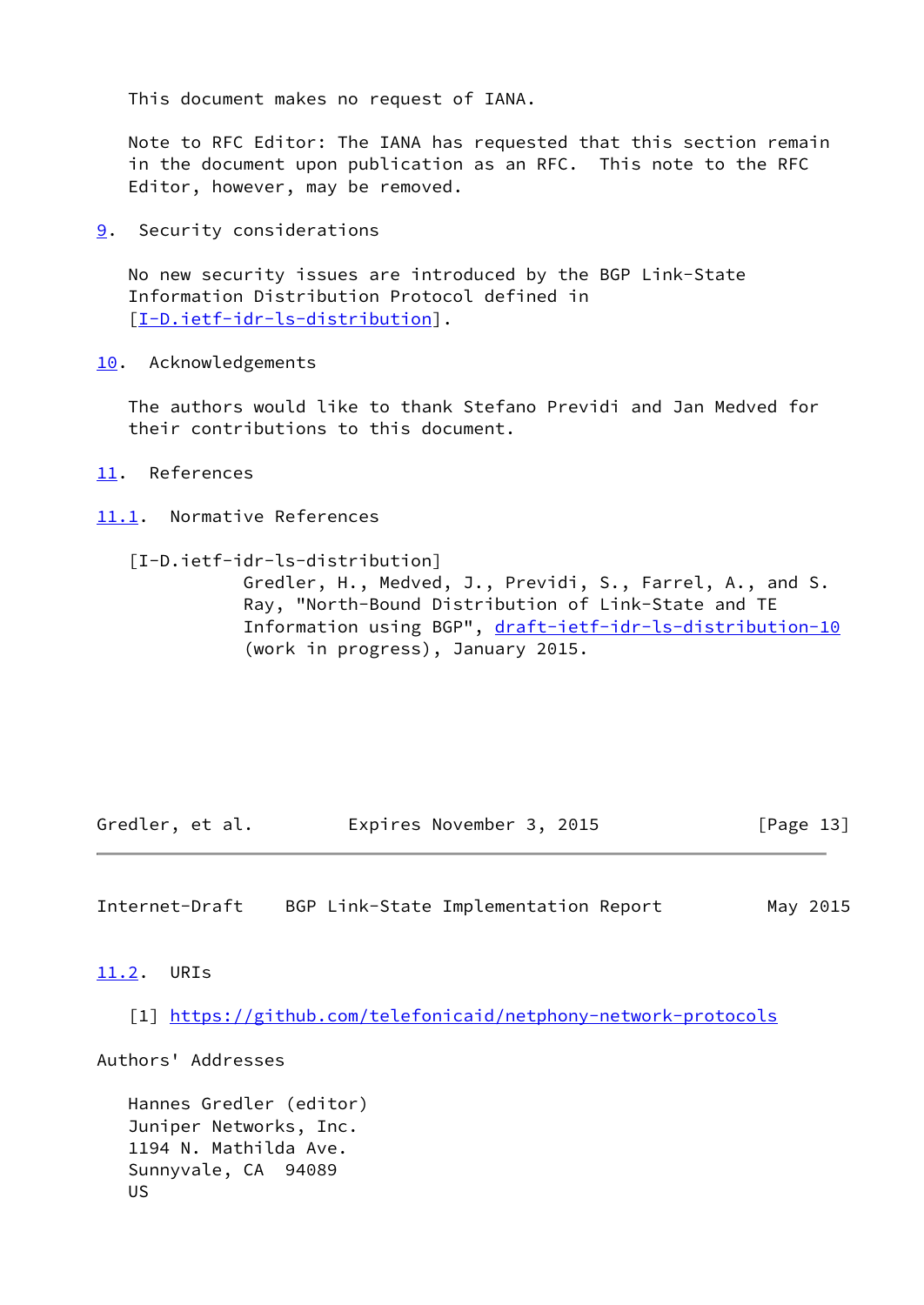Email: hannes@juniper.net

 Balaji Rajagopalan Juniper Networks, Inc. Electra, Exora Business Park, Marathahalli - Sarjapur Outer Ring Road Bangalore, Karnataka 560103 India Email: balajir@juniper.net Chris Bowers Juniper Networks, Inc. 1194 N. Mathilda Ave. Sunnyvale, CA 94089 US Email: cbowers@juniper.net Saikat Ray Google 1600 Amphitheatre Parkway Mountain View, CA 94043 US Email: raysaikat@gmail.com

| Gredler, et al. | Expires November 3, 2015 | [Page 14] |
|-----------------|--------------------------|-----------|
|                 |                          |           |

Internet-Draft BGP Link-State Implementation Report May 2015

 Manish Bhardwaj Cisco Systems, Inc. 170, West Tasman Drive San Jose, CA 95134